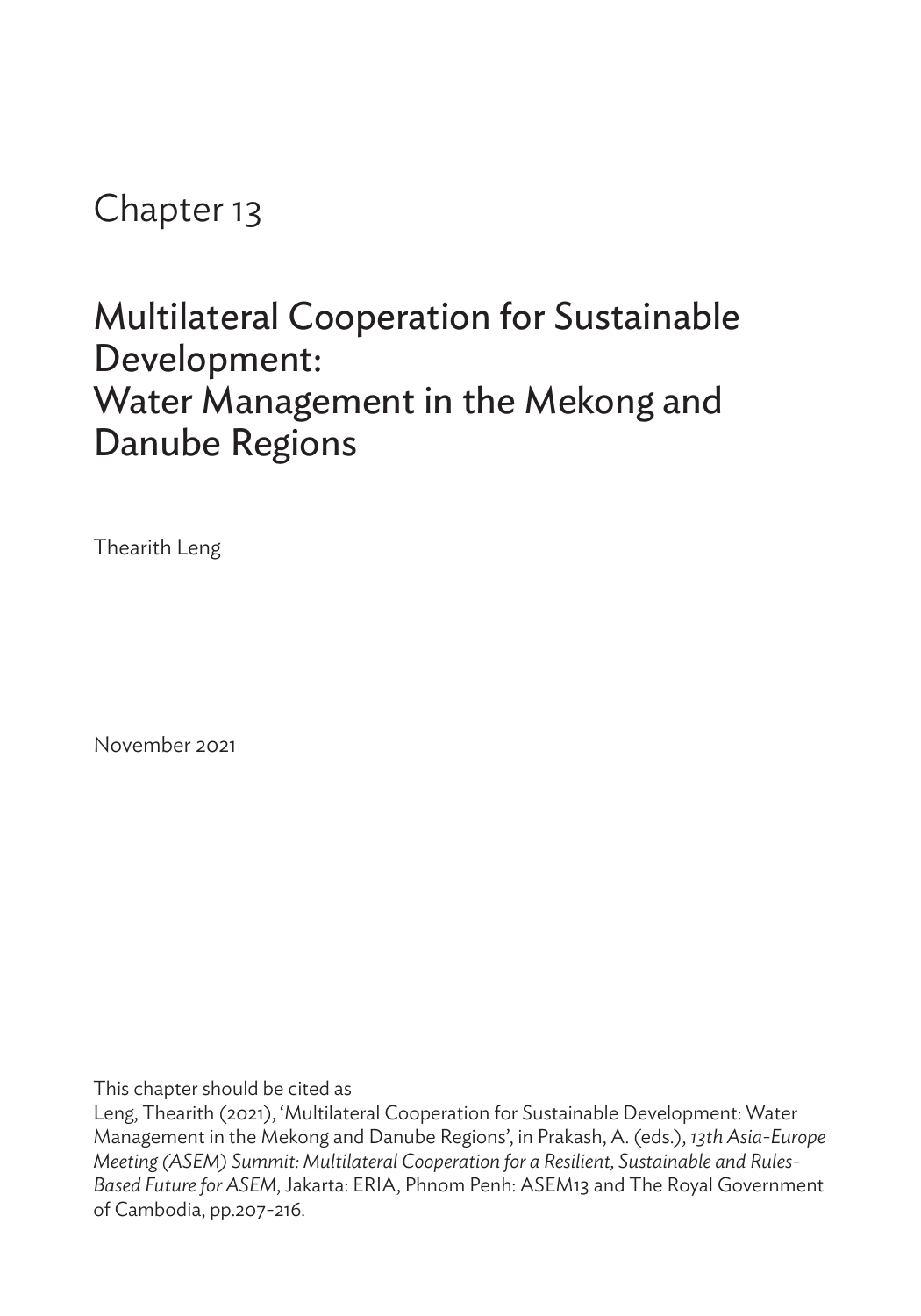# 13

# Multilateral Cooperation for Sustainable Development

# WATER MANAGEMENT IN THE MEKONG AND DANUBE REGIONS

THEARITH LENG

# **Introduction**

The Danube and Mekong rivers are two of the world's longest rivers, and play a crucial role in supporting the livelihoods of people and other species living in the river basins. The Danube is Europe's second longest river, with a total length of 2,857 kilometres (km). Its basin, which extends for approximately 817,000 square km (about 10% of the European continent), is shared by 19 countries (Shepherd, 2018: 2). The river is one of Europe's main sources of hydropower, agriculture, recreation, water supply, and access to the natural environment. The river flows through four national capitals – Vienna, Bratislava, Budapest, and Belgrade – and nearly 20 million people depend on it for their daily water needs.

The Mekong River is nearly 5,000 km long and flows across six countries: China, Myanmar, Thailand, the Lao People's Democratic Republic (Lao PDR), Cambodia, and Viet Nam. Seasonal variations in water level and the wide range of wetland habitats have made this river a great source of agricultural production, energy, and tourist attractions in Asia. Its rich biodiversity is crucial to the livelihoods of the 60 million people who live in the river basin. The fishery sector alone brings about \$17 billion in annual revenues: approximately 3% of the GDP of Cambodia, the Lao PDR, Thailand, and Viet Nam; and 13% of the total value of the world's fisheries (about \$130 billion) (VietnamNet, 2016).

Due to the extreme significance of the two rivers, several multilateral mechanisms have been created in these regions to ensure the sustainable use of water and related resources. While these regional mechanisms have overall contributed to peaceful relations amongst countries in these regions, some challenges remain. For example, over the years, tensions have simmered amongst the countries in the Mekong River basin, particularly between the upstream and the downstream countries. To tackle outstanding water problems more effectively, countries in Asia and Europe have been working together through a new intercontinental mechanism known as the Asia–Europe Meeting (ASEM).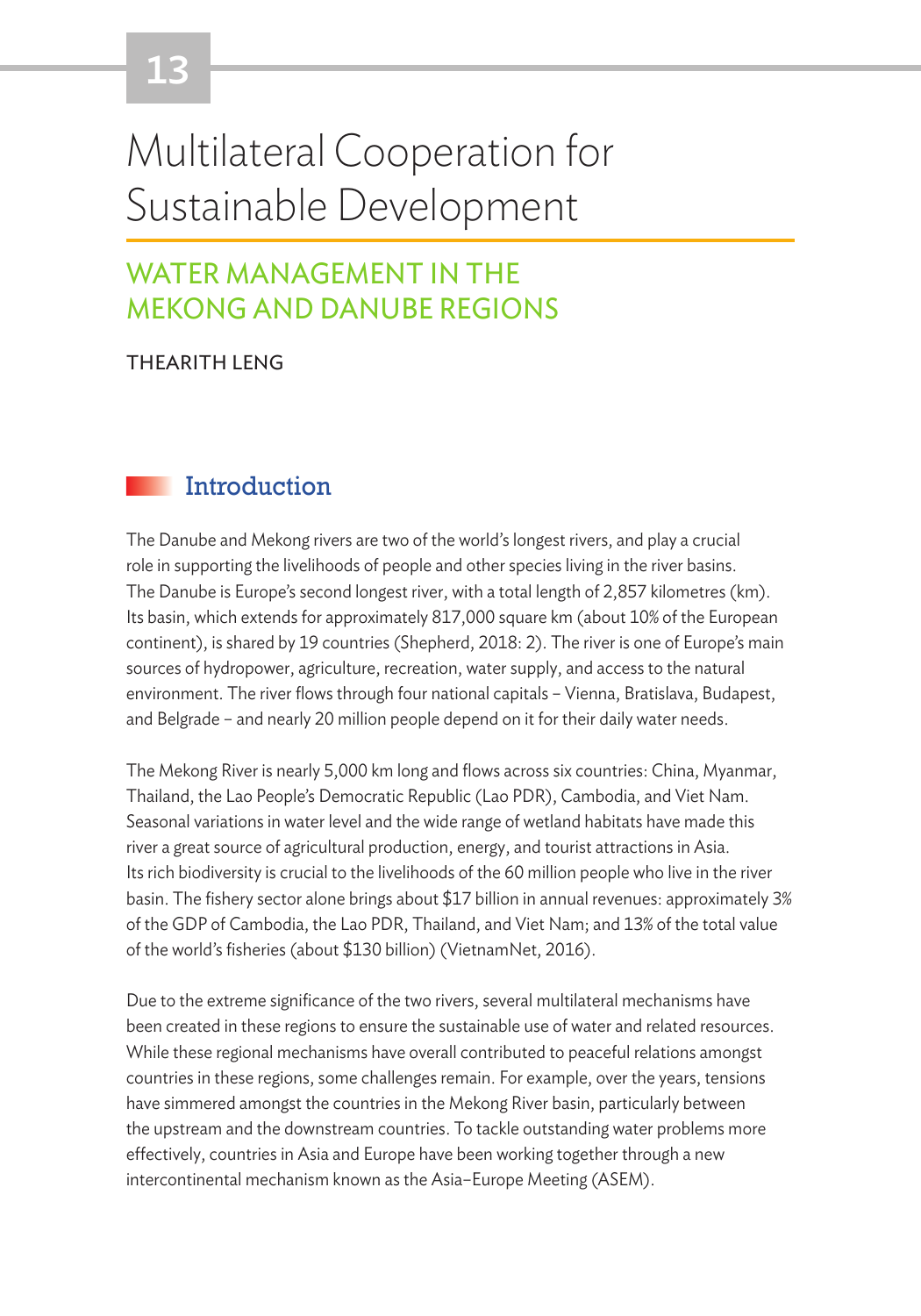#### **Water Resources Management Mechanisms** and Interstate Relations in the Danube Region

Water resources management in the Danube region encourages countries in the region to cooperate collaboratively, such as by agreeing to be bound by certain legal mechanisms intended to bring these countries into ultimately peaceful relations with one another. The first and foremost legal tool created to manage water resources in the region was the 1994 Danube River Protection Convention (DRPC), signed by 15 entities in the Danube river basin (DRB), which covers more than 2,000 square km. These signatories were Austria, Bosnia and Herzegovina, Bulgaria, Croatia, the Czech Republic, Germany, Hungary, Moldova, Montenegro, Romania, Serbia, Slovakia, Slovenia, Ukraine, and the European Commission (International Commission for the Protection of the Danube River [ICPDR], 2013a: 4). The parties to the DRPC agreed to cooperate on key water management problems, such as conserving surface and ground water, controlling risks from accidents and flooding, and minimising pollution discharge from DRB sources into the Black Sea (ICPDR, 2013a: 4).

Subsequently, the ICPDR was established in 1998 to coordinate water management issues, and facilitate agreement amongst the signatories on legal, administrative, and technical measures to preserve and enhance the quality of the Danube River and its tributaries. The ICPDR was managed by an ordinary meeting group in charge of formulating policy and strategy, and a standing working group responsible for providing guidance and preparing decisions. Moreover, expert groups, task groups, and representatives of stakeholder groups support the ICPDR's scientific and technical work (ICPDR, 2018: 6).

Another powerful legal tool to regulate DRB water issues is the Water Framework Directive (WFD) adopted by the European Union (EU) in 2000. The WFD is regarded as one of the strongest legally binding water protection documents in the world, and one of the highest priorities for all DRB countries. Interestingly, its implementation has become one of the key selection criteria for EU membership (Masliah–Gilkarov, 2019). In this regard, the ICPDR is tasked with developing the capacity of DRB countries to meet the EU's accession criteria. The DRB countries have been very cooperative in meeting the requirements set out in the WFD, as well as the 1994 DRPC. Another interesting aspect of the WFD is the adoption of the 'polluter pays' principle, which demands that individual countries (e.g. the hydropower plant operator) pay for any damage that they have done to the environment. This principle generally applies to acts of hydropower construction that may adversely affect aquatic ecology (e.g. habitats and species) or hydromorphology (e.g. runoff, water balance, sediment transport, and river morphology) (ICPDR, 2013b: 15).

Another strong legal tool governing water-related issues in the DRB is the European Flood Directive (EFD) that became effective in November 2007. The EFD demands that member states implement adequate and coordinated policies to mitigate flooding hazards.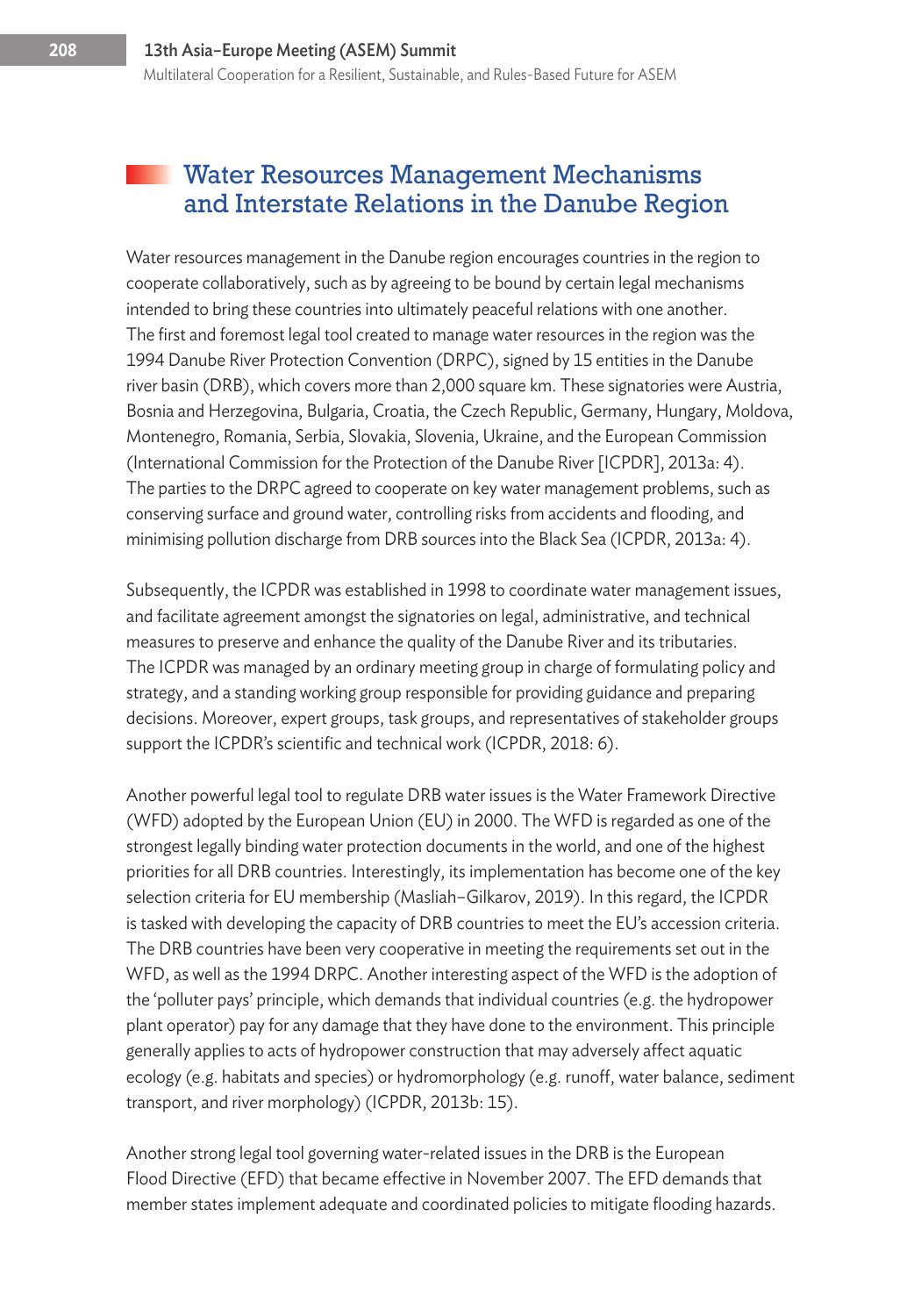This directive also enables the public to access information on flood risks and related measures. Under this directive, member states are expected to coordinate their flood risk management practices with all countries sharing an international river basin, including non-European members (ICPDR, 2012: 5).

In 2000, the coordinated Danube River Basin District Management Plan for the whole DRB was developed in compliance with the EU WFD. This plan was adopted by the signatories of the ICPDR in late 2009. In October 2012, the Ministerial Council of the Energy Community decided to carry out the EU Renewable Energy Directive, which commits the EU Energy Community (including several DRB countries) to a binding share of renewable energy as part of their overall consumption in 2020 (ICPDR, 2013b: 11). This ensures that the water level and quality of the Danube River will not be compromised by the continuous construction of hydropower plants in the DRB countries, or in the European continent as a whole.

As outlined above, water management in the DRB is generally regulated by legally binding instruments, such as the DRPC, WFD, and EFD. This encourages the DRB countries, especially those that wish to be part of the EU, to adhere willingly to a set of binding rules that effectively help minimise their differences or conflicts over water usage. In the medium to long run, DRB countries are likely to continue to cooperate with one another and be less prone to open conflicts over the water.

## Water Resources Management Mechanisms and Interstate Relations in the Mekong Region

Unlike the DRB, where water management is largely regulated by regional binding rules and regulations, water in the Mekong region is largely regulated by a number of non-binding regional initiatives, such as the Mekong River Commission (MRC), Greater Mekong Subregion (GMS), Lower Mekong Initiative (LMI), and Lancang Mekong Cooperation (LMC). These flexible regional initiatives have significantly benefited the Mekong countries, which include China, the Lao PDR, Myanmar, Thailand, Cambodia, and Viet Nam, with the goal of strengthening peaceful relations amongst them. The significance of these regional initiatives can be briefly described as follows.

#### Mekong River Commission

The MRC, whose antecedent was the Mekong Committee, is an intergovernmental organisation established in 1995. The MRC member states comprise Cambodia, the Lao PDR, Thailand, and Viet Nam, while China and Myanmar are dialogue partners (MRC). The MRC's main mission is to ensure mutual and efficient development of the Mekong River while mitigating the negative impacts on the peoples and environment in the Lower Mekong Basin (LMB). The MRC also plays an important role as a regional knowledge hub on water resources management.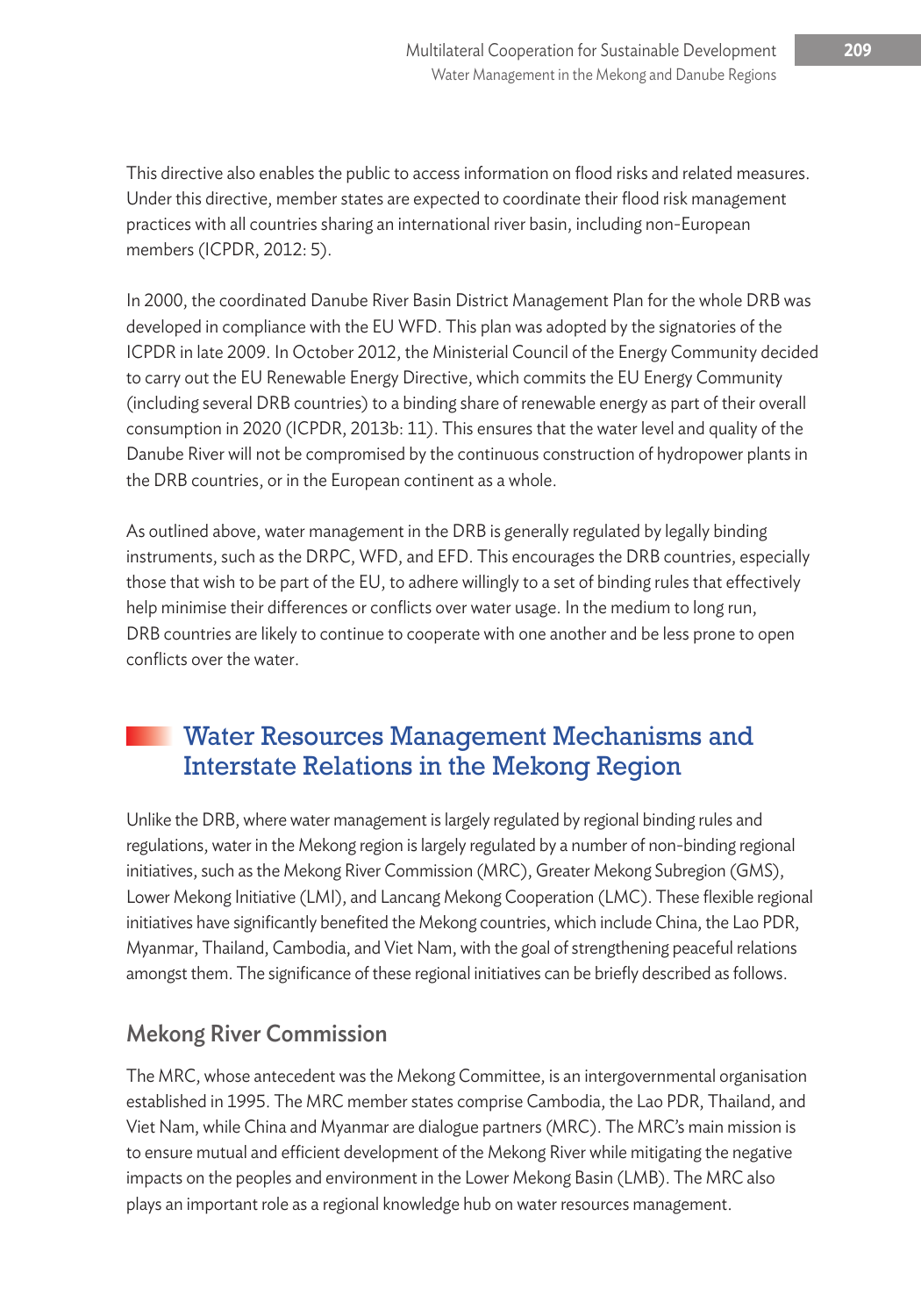#### Greater Mekong Subregion

The GMS was founded in 1992 with the aim of implementing high-priority projects in the six Mekong nations (Cambodia, China, the Lao PDR, Myanmar, Thailand, and Viet Nam) with the support of the Asian Development Bank. The GMS program has mainly concentrated on promoting and facilitating economic and infrastructure development by integrating the countries in the subregion via a transport system and several other economic networks and corridors, energy grids, and power interconnections to facilitate the interstate movements of goods and people as well as telecommunications linkups (GMS).

#### Lower Mekong Initiative

The LMI, officially proposed in 2009, is a multinational partnership between the United States (US) and the five lower Mekong countries, namely, Cambodia, the Lao PDR, Myanmar, Thailand, and Viet Nam. The LMI predominantly serves as a platform to address transnational development and policy challenges in the lower Mekong subregion. The LMI aims to promote trade, entrepreneurship, and innovation to support physical, institutional, and people-to-people links.

#### Lancang Mekong Cooperation

The LMC came into being after the first LMC Foreign Ministers' Meeting in China in November 2015 with the six participating member countries (China, Cambodia, the Lao PDR, Thailand, Myanmar, and Viet Nam). The LMC's main aims are to enhance the well-being of peoples, narrow development gaps between regional countries, and build a community of shared future amongst them. Supported by China, this initiative seeks to complement existing connectivity mechanisms, such as the Belt and Road Initiative and Association of Southeast Asian Nations (ASEAN) Master Plan of Connectivity 2025. These regional initiatives have enabled the Mekong countries (the lower Mekong countries in particular) to access various sources of funding for infrastructure development, mainly from the US, China, and Japan. This economic incentive has significantly contributed to improving relations between the lower Mekong countries and the donor partners.

Moreover, the creation of various regional initiatives in the Mekong region has not only helped manage water usage effectively, but also encouraged further economic integration amongst the member states, especially between the lower and upper Mekong countries. The MRC seems to be the best water data powerhouse, while the GMS is the best bridge linking across-the-board economic cooperation amongst the Mekong countries on a wide range of issues, including trade, investment, tourism, energy, and health.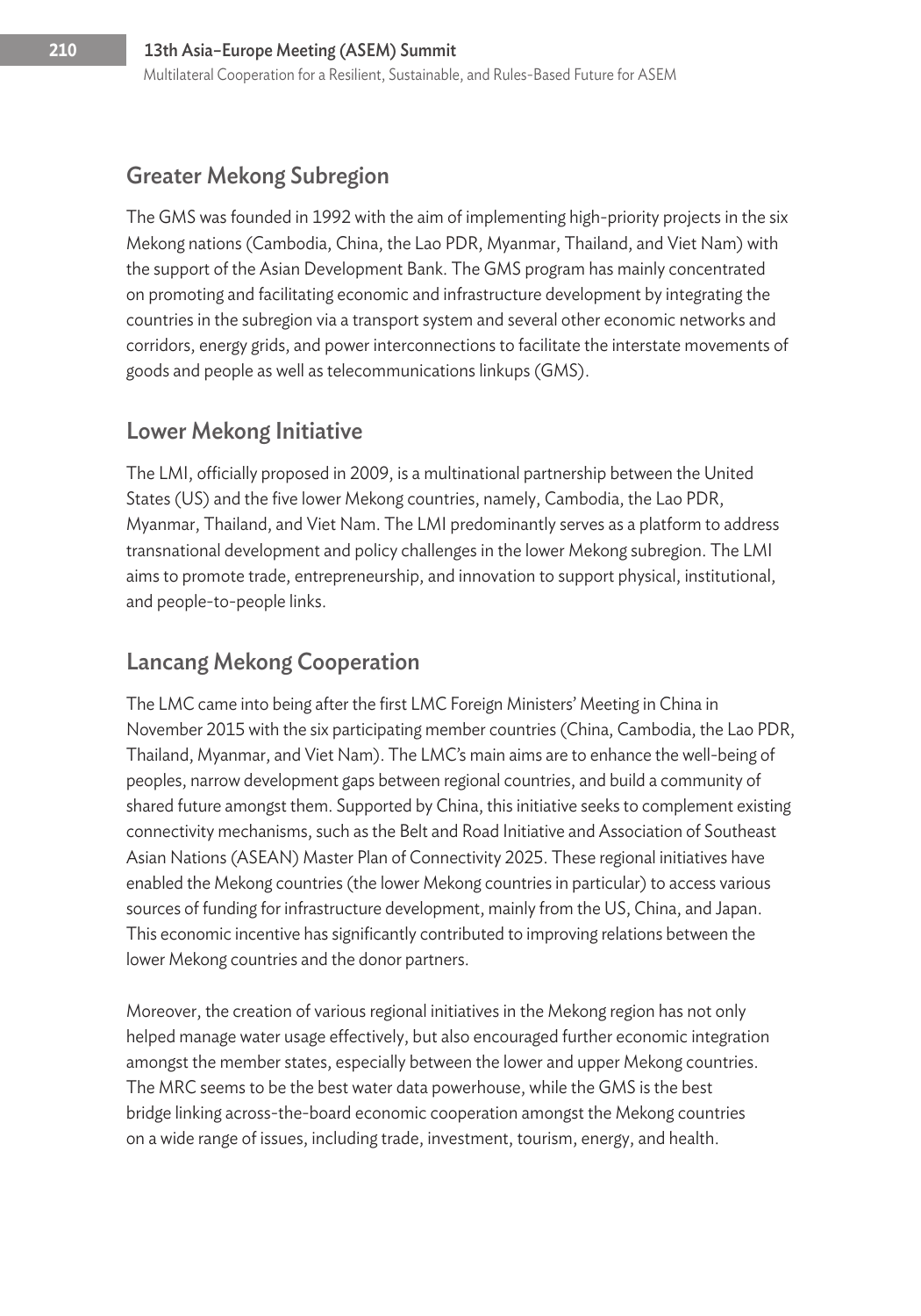Further, the LMC helps to accelerate ASEAN integration in two ways: (i) it gives a boost to the ASEAN Master Plan of Connectivity through its focus on infrastructure development and institutional coordination (Vannarith, 2018); and (ii) it seeks to narrow development gaps amongst the Mekong countries, the primary goal of the Initiative for ASEAN Integration. The initiatives mentioned above have significantly contributed to deepening economic integration in the Mekong region.

## Problems in Water Management Mechanisms in the Danube and Mekong Regions

#### Water Management Problems in the Danube Region

Although the water management mechanisms in the Danube and Mekong regions have largely led the countries in these regions to work together peacefully, these mechanisms have still encountered certain problems. In the DRB, the water quality is still somewhat limited, and only 25% of the region's water can be regarded as meeting the necessary environmental standards (ICPDR, 2018: 2). Thus, the existing binding regulations have apparently not helped improve water quality in the region. More cooperation amongst DRB countries, as well as between the DRB and the world, should be fostered to tackle this issue more effectively.

Another contentious water management problem in the DRB is the continuous construction of dams and reservoirs, which has led to disruptions of the river flow. Dams and reservoirs have been constructed in almost all mountainous regions of the DRB and in some lowland regions (there are more than 700 dams and weirs along the river's main tributaries) for many different purposes, but especially for hydropower generation (ICPDR, 2013a: 26). It is worth noting that, as hydropower has become an important economic lifeline for some DRB countries, it is hard for them to halt hydropower activities completely in the region. For example, about 60% of Austria's annual electricity supply is derived from hydropower generated in the DRB (ICPDR). Despite this significance, the construction of hydropower plants in the DRB has become the leading cause of the Danube River interruptions (ICPDR, 2013a: 64). This ultimately creates significant difficulties for fish migration and sediment transportation in the region. Due to these problems, the DRB countries are looking to external partners for best practices and experiences in managing water to ensure its sustainable use for generations.

#### Water Management Problems in the Mekong Region

Despite a number of regional mechanisms, the risks and conflicts associated with water management amongst downstream and upstream countries in the Mekong region are still rather high. Problems such as drought and dwindling fisheries have worsened.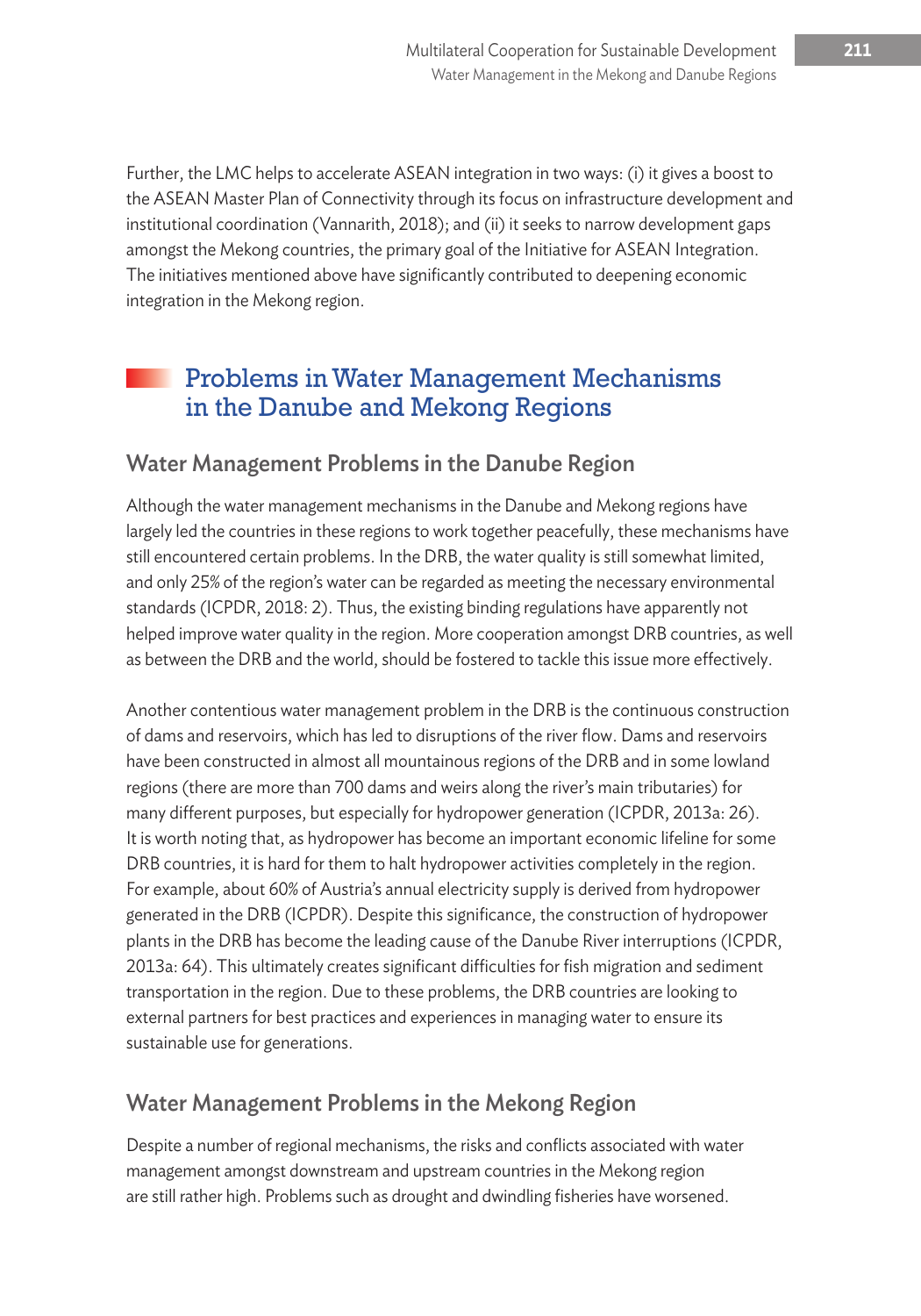In July 2019, it was reported that the downstream countries had encountered a major drought, which threatened fisheries and agricultural production along the river basin. The drought caused Northeast Thailand to lose access to the river (Eyler and Salzberg, 2019).

In addition, water levels are increasingly lower than the average. According to the MRC, the water level in Thailand's Chiang Sen was 2.10 metres (m) during June–July 2019, 0.92 m lower than its long-term average (3.02 m) (MRC, 2019). During the same period, the water level in Vientiane was 5.54 m, 0.70 m lower than its long-term average (6.24 m), and the water level in Cambodia's Kratié Province was 9.31 m, about 5.40 m lower than its long-term average (14.71 m). Between 10 June and 18 July 2019, there was a drop of about 0.38 m at the Kratié station. In addition, the amount of nutrient-rich sediment flowing down the river has significantly decreased. According to the United Nations Educational, Scientific and Cultural Organization, this reduction is largely attributed to the construction of dams on the upper part of the Mekong (Fawthrop, 2018).

The existing policy mechanisms have been inadequate to mitigate the ecological risks in the Mekong region. As a result, the Mekong countries have sought to cooperate with other countries and regions to learn best policies and practices to manage water usage effectively in the region and to minimise possible tensions amongst upstream and downstream countries in the Mekong River region.

### The Asia–Europe Meeting Can Mitigate Water Management Issues in the Danube and Mekong Regions

With the Danube and Mekong regions both facing water management problems, there is a need to establish a cooperation mechanism between the two regions. ASEM, with the participation of over 50 countries and international organisations across Europe and Asia, is a possible avenue for cooperation on water management between the two continents. ASEM became an important platform for countries in Europe and Asia, particularly those in the Danube and Mekong basins, to exchange best policy practices and lessons learned and to seek common solutions to the water problems they have encountered.

The water issue was first raised at the Seventh ASEM Summit held in China in October 2008, where ASEM leaders mainly discussed ways to address climate change and environmental protection issues, including water resources in general. They agreed to encourage and back regional and subregional organisations to devise joint research projects, including those related to life-sustaining water resources (ASEM, 2008). However, no reference was made to either the Danube or Mekong in particular.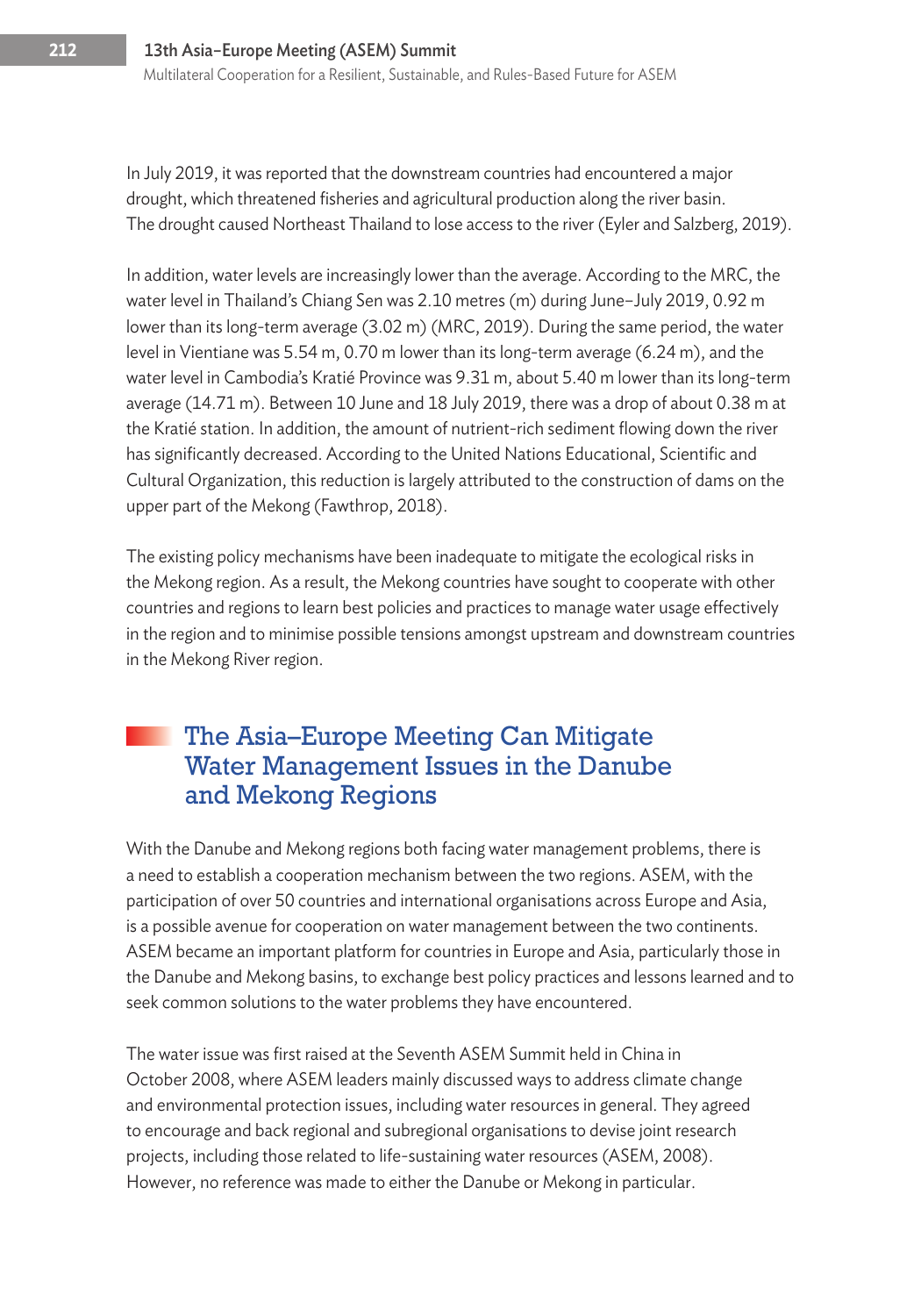At the Eighth ASEM Summit, the leaders emphasised the significance of water resources management and the need to cooperate in exchanging scientific research, experiences, and best practices. They even tasked their ministers to carry out a concrete dialogue on the issue in early 2011 (ASEM, 2010).

At the Ninth ASEM Summit in the Lao PDR in November 2012, the ASEM leaders mentioned water management cooperation between the Danube and Mekong regions for the first time. Specifically, they expressed their support for the results of the first ASEM Sustainable Development seminar, held in Hungary on 21–22 June 2012, which concentrated on the crucial role of water in the Sustainable Development Goals, and agreed to share their best practices and experiences on the development and better usage of water resources between the two regions (ASEM, 2012). During the 10th ASEM Summit in Italy in October 2014, the leaders once again reaffirmed ASEM's role in forging cooperation between the two regions, and committed to concretising their cooperation on water-related issues (ASEM, 2014).

At the 11th ASEM Summit in Mongolia in 2016, the ASEM leaders acknowledged ASEM's role as an important venue to share best practices and experiences regarding water management between the Danube and Mekong regions, and recognised the importance of water cooperation between the two regions, with ASEM as a model for transforming common challenges into opportunities for sustainable development and inclusive growth (ASEM, 2016). Lastly, during the 12th ASEM Summit in Belgium in 2018, the ASEM leaders reiterated their commitment to strengthening intraregional cooperation on water resources management, and acknowledged ASEM as a role model for cooperation in this area (ASEM, 2018).

# Conclusion and Policy Recommendations

The Danube and Mekong rivers are both important lifelines of Europe and Asia. In light of this extreme significance, a variety of mechanisms are being put in place to ensure the effective and sustainable use of water, boost economic cooperation, and protect the environment in these regions. In terms of water management along the Danube, the DRB countries established strong, legally binding regulations such as the DRPC, WFD, EFD, and EU Renewable Energy Directive to achieve the objectives mentioned above. The establishment of such binding documents has smoothened water management amongst the DRB countries.

In addition to the legal tools mentioned above, bilateral and multilateral cooperation mechanisms have been created amongst the DRB countries in a bid to promote better cooperation and coordination in the area of water resources management. Cases in point include the agreement on water management between Romania and Hungary, and the agreement between Croatia and Bosnia and Herzegovina.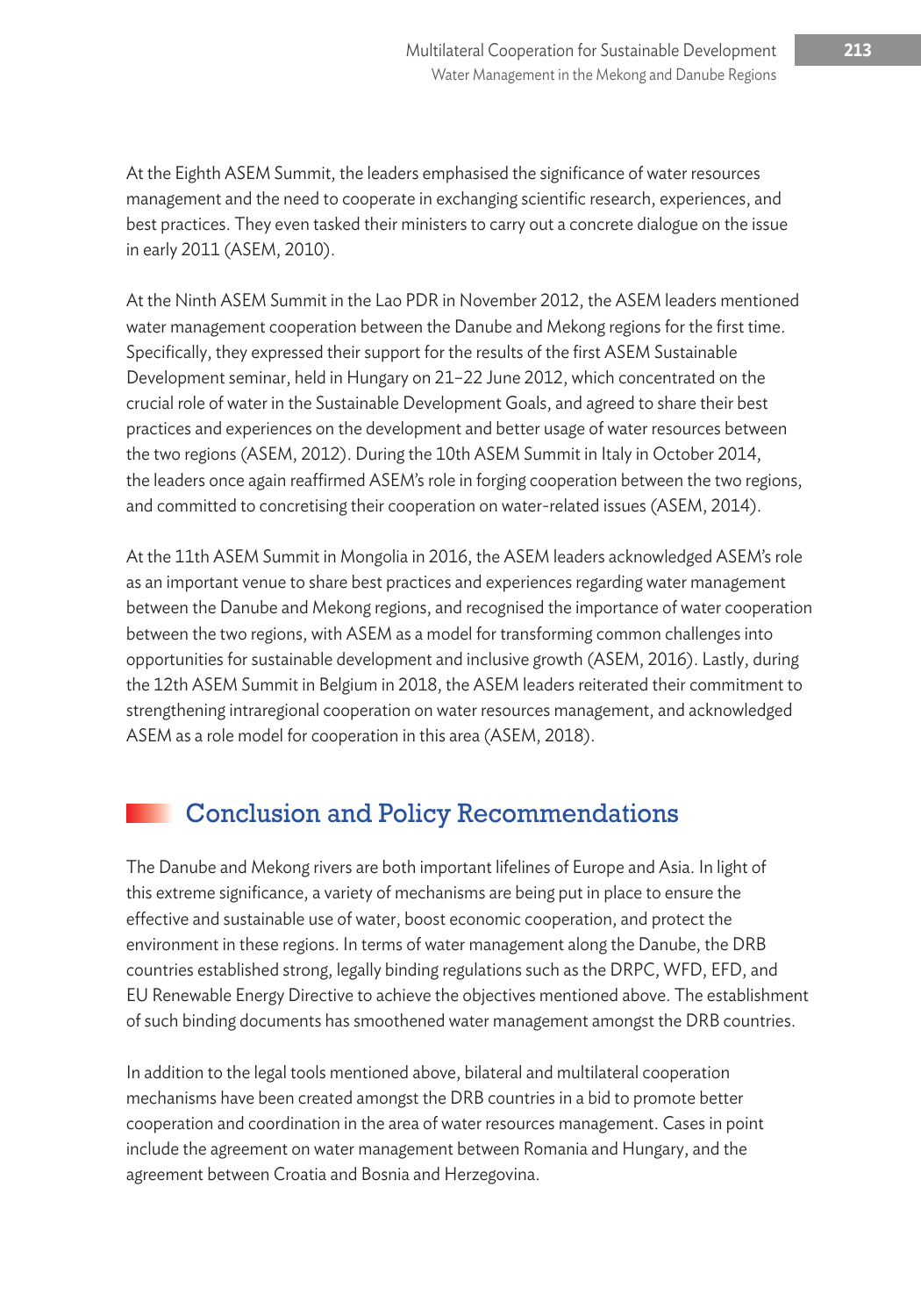Water management in the Mekong region is governed by more flexible regional initiatives such as the MRC, GMS, LMI, and LMC. These mechanisms have, to a certain degree, helped improve ties amongst the lower Mekong countries and between these countries and their donor countries, such as China, Japan, and the US. The initiatives have strengthened information sharing on water-related issues within the Mekong region and enhanced multifaceted economic cooperation amongst these countries.

As both the Danube and Mekong regions have faced similar challenges, leaders in both regions have decided to work together, with ASEM at the centre of the conversation. The Ninth ASEM Summit specified cooperation on water resources management between the Danube and Mekong regions. The leaders expressed their view that the sharing of best practices and experiences in relation to water management should be encouraged. During the 10th–12th ASEM Summits, the leaders agreed to forge bi-regional cooperation between the two regions under the ASEM framework, and to work out concrete cooperation projects pertaining to water resources management.

Notwithstanding ASEM's current commitment to promote cooperation on water management between the Danube and Mekong regions, it should make greater efforts to translate statements into action by pooling of activities and resources. The upcoming 13th ASEM Summit (ASEM13) in Phnom Penh in early June 2021 may be a good starting point. This multilateral platform can help Asia and Europe resolve their common challenges and bring about peace and shared prosperity for both continents in accordance with the theme of the 13th ASEM Summit: 'Strengthening Multilateralism for Shared Growth'.

## **REFERENCES**

Asia–Europe Meeting (ASEM) (2008), *Vision and Action: Towards A Win–Win Solution*. Chair's Statement of the Seventh Asia–Europe Meeting, 24–25 October. https://www. aseminfoboard.org/events/7th-asem-summit-asem7 (accessed 12 April 2020).

ASEM (2010), *Greater Well-Being and More Dignity for All Citizens*. Chair's Statement of the Eighth Asia–Europe Meeting, 4–5 October. https://www.aseminfoboard.org/events/ 8th-asem-summit-asem8 (accessed 12 April 2020).

ASEM (2012), *Friends for Peace, Partners for Prosperity*. Chair's Statement of the Ninth ASEM Summit, 5–6 November. https://www.aseminfoboard.org/events/9th-asem-summitasem9 (accessed 13 April 2020).

ASEM (2014), *Responsible Partnership for Sustainable Growth and Security*. Final Chair's Statement of the 10th ASEM Summit, 16–17 October. https://www.aseminfoboard.org/ events/10th-asem-summit-asem10 (accessed 13 April 2020).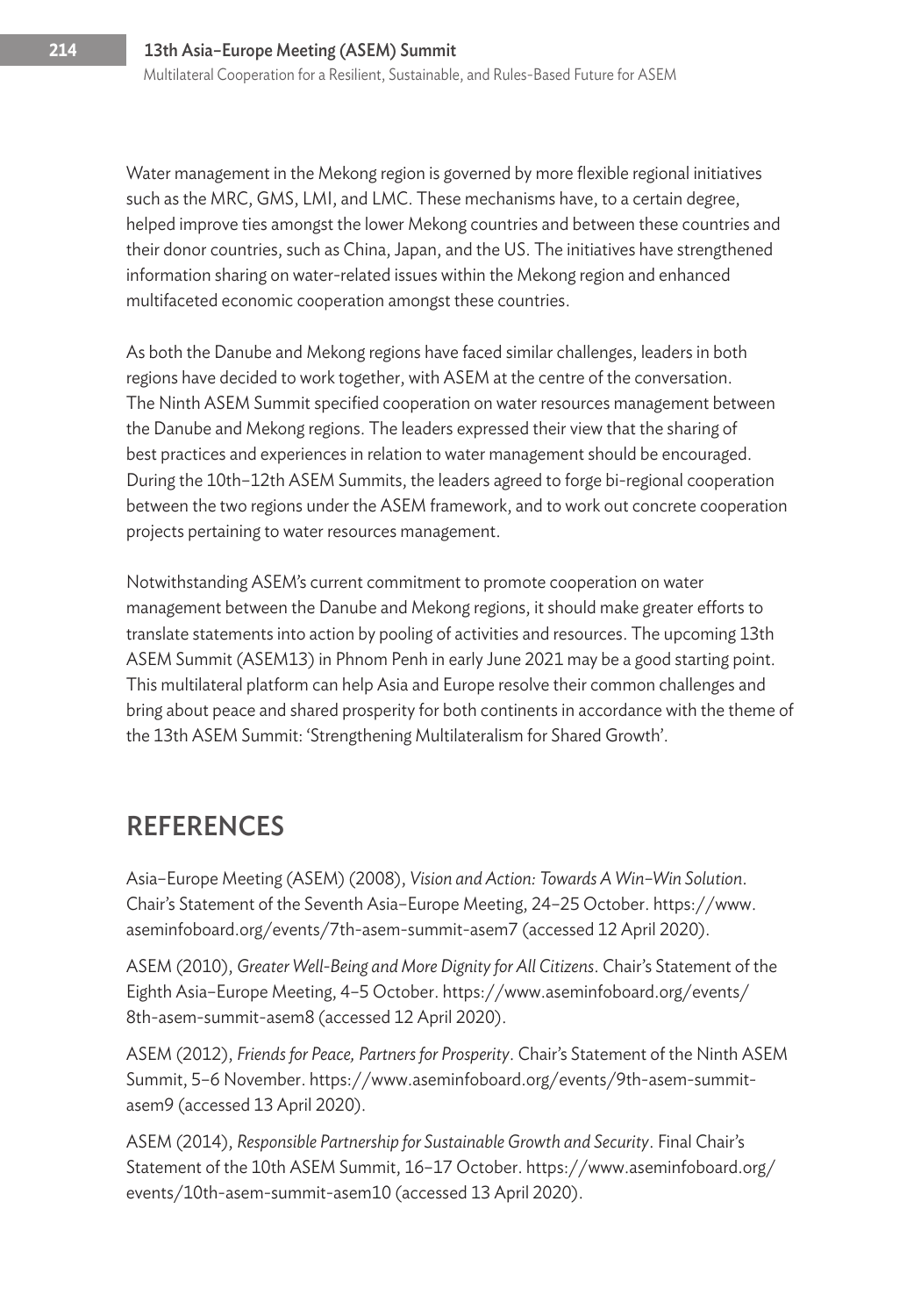ASEM (2016), *20 Years of ASEM: Partnership For the Future Through Connectivity*. Chair's Statement of the 11th ASEM Summit, 15–16 July. https://www.aseminfoboard.org/ events/11th-asem-summit-asem11 (accessed 15 April 2020).

ASEM (2018), *Global Partners for Global Challenges*. Chair's Statement of the 12th ASEM Summit, 18–19 October. https://www.aseminfoboard.org/events/12th-asem-summitasem12 (accessed 12 April 2020).

Bangkok Post (2020), 'The 97km that Frustrate China's Mastery of the Mekong', 10 January.

Cambodian official (2019), 'Mekong–Lancang Cooperation', Phnom Penh.

Eyler, B. and A. Salzberg (2019), 'Mekong Near Tipping Point as US–China Rivalry Grows', *Nikei Asian Review*, 27 August.

Fawthrop, T. (2018), 'Mekong: More Dams, More Damage', *Interpreter*, 28 March.

Greater Mekong Subregion, 'Projects of the Greater Mekong Subregion'. https://greater mekong.org/gms-latest-projects (accessed 4 May 2020).

Helene, M.-G. (2019), 'From Convention to Action', *Danube Watch*, 2. https://www.icpdr. org/main/publications/danube-watch-2-2019-convention-action (accessed 24 March 2020).

International Commission for the Protection of the Danube River (ICPDR), 'Dams and Structures'. https://www.icpdr.org/main/issues/dams-structures (accessed 24 March 2020).

ICPDR (2012), *Preliminary Flood Risk Assessment in the Danube River Basin District*. Vienna: ICPDR.

ICPDR (2013a), *Assessment Report on Hydropower Generation in the Danube Basin*. Vienna: ICPDR Secretariat.

ICPDR (2013b), 'Sustainable Hydropower Development in the Danube Basin', in ICPDR Secretariat(ed.) *Guiding Principles on Sustainable Hydropower*. Vienna: ICPDR.

ICPDR (2018), *Shared Waters–Joint Responsibilities: ICPDR Annual Report 2018*. Vienna: ICPDR.

Matthew, P.F. and H. Brian (2020), 'An Upswell of Solidarity: China's Mekong Dams Face Online Backlash', Center for Strategic and International Studies, 24 April. https:// www.csis.org/analysis/upswell-solidarity-chinas-mekong-dams-face-online-backlash (accessed 28 April 2020).

Mekong River Commission, 'About MRC'. http://www.mrcmekong.org/about-mrc/ (accessed 18 March 2020).

Mekong River Commission (2019), 'Mekong Water Levels Reach Low Record'. http:// www.mrcmekong.org/news-and-events/news/mekong-water-levels-reach-low-record/ (accessed 18 March 2020).